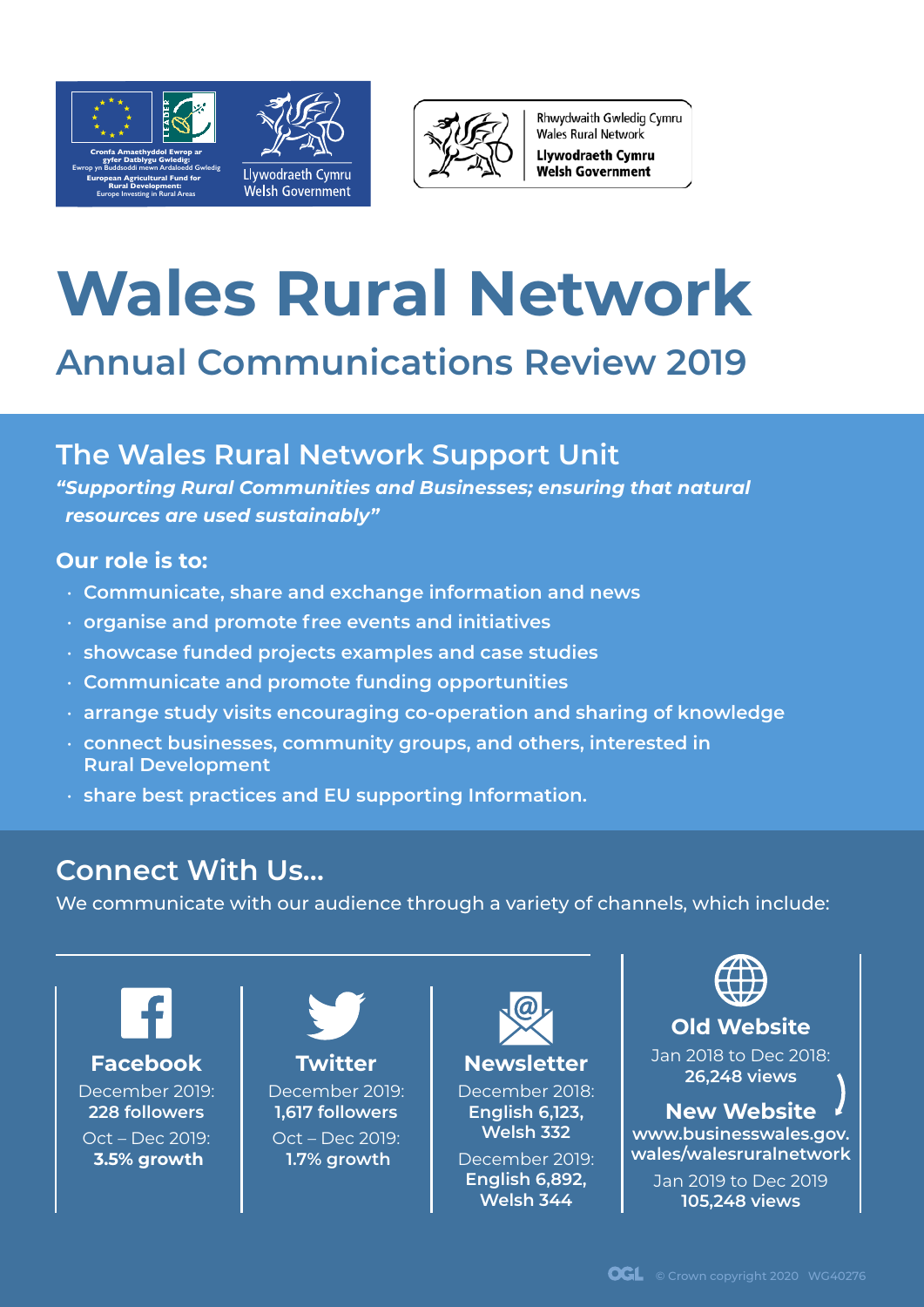# **Newsletters**

The Wales Rural Network Support Unit issues regular news round ups of topics relating to the Welsh Government Rural Communities – Rural Development Programme 2014-2020. Discover news information, networking opportunities and examples of good practice and innovation from across Wales and beyond. The previous 3 months Newsletters are always available to view on the WRN website.

The newsletter provides funding information and advertises all forthcoming Expression of Interest Windows.

### **2019 Newsletters:**

**[WRN Newsletter January 2019](https://content.govdelivery.com/accounts/UKWALES/bulletins/22806bd
) [WRN Newsletter February 2019](https://content.govdelivery.com/accounts/UKWALES/bulletins/22f8eb1
) [WRN Newsletter March 2019](https://content.govdelivery.com/accounts/UKWALES/bulletins/236935a
) [WRN Newsletter April 2019](https://content.govdelivery.com/accounts/UKWALES/bulletins/23d8da5) [WRN Newsletter May 2019](https://content.govdelivery.com/accounts/UKWALES/bulletins/24647d3) [WRN Newsletter June 2019](https://content.govdelivery.com/accounts/UKWALES/bulletins/24bf54b)**

**[WRN Newsletter July 2019](https://content.govdelivery.com/accounts/UKWALES/bulletins/250ff58) [WRN Newsletter August 2019](https://content.govdelivery.com/accounts/UKWALES/bulletins/258021e) [WRN Newsletter September 2019](https://content.govdelivery.com/accounts/UKWALES/bulletins/25e0344)  [WRN Newsletter October 2019](https://content.govdelivery.com/accounts/UKWALES/bulletins/264b97c) [WRN Newsletter November 2019](https://content.govdelivery.com/accounts/UKWALES/bulletins/26956a3) [WRN Newsletter December 2019](https://content.govdelivery.com/accounts/UKWALES/bulletins/26f4b36
)** 

# **2019 Events Timeline**

The Wales Rural Network have either organised and/or attended the following events during the year:

## **February:**

**21st – 13th:** National Rural Network (NRN) Meeting, Ireland. Thematic presentations and exchanges on how to connect the delivery chain, discussions on topics proposed by NSUs and of 'networX'.



## **March:**

**1st:** LEADER Co-operation – Event run in conjunction with Scottish Rural Network.

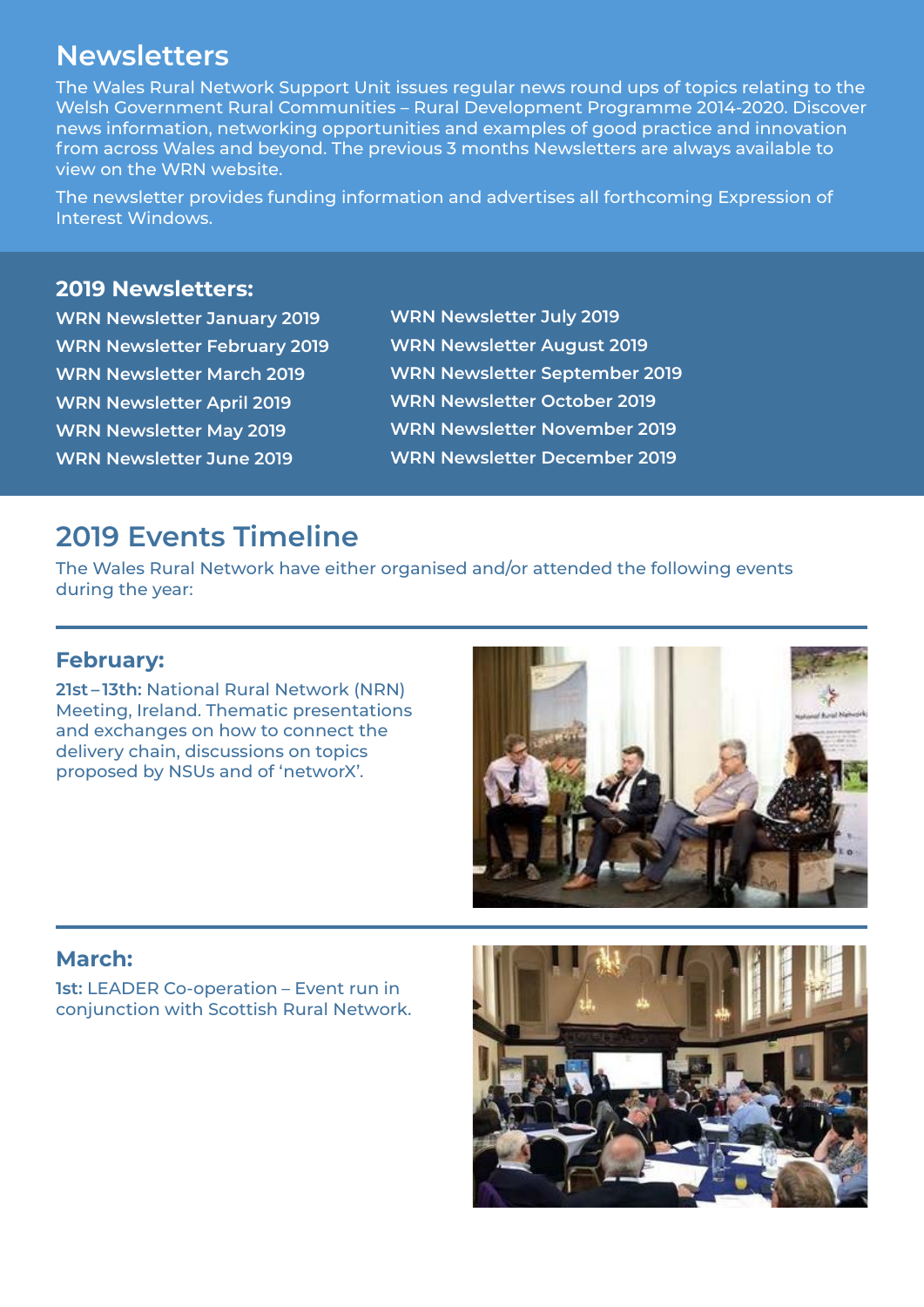# **April:**

**11th & 12th:** This event was organised by ENRD NetworkX event, Brussels to recognise the value of Networks, demonstrating their results which have been built over the last ten years and looking together towards the future. Each of the 28 EU Networks were showcasing success stories.



## **September:**

**5th & 6th:** UK Rural Policy Exchange, Newtown.

**19th– 15th:** NRN Meeting, Poitiers, France. This meeting involved an exchange of best practice on territorial cooperation and stakeholder consultation.



# **October:**

**14th:** Timber Passporting & Plant Health Workshop, Bangor. The Wales Rural Network arranged two forestry sector workshops to explain the changes to working practice and provide a platform for stakeholders to ask questions about the new regulations.

**15th:** Timber Passporting & Plant Health Workshop, Brecon.

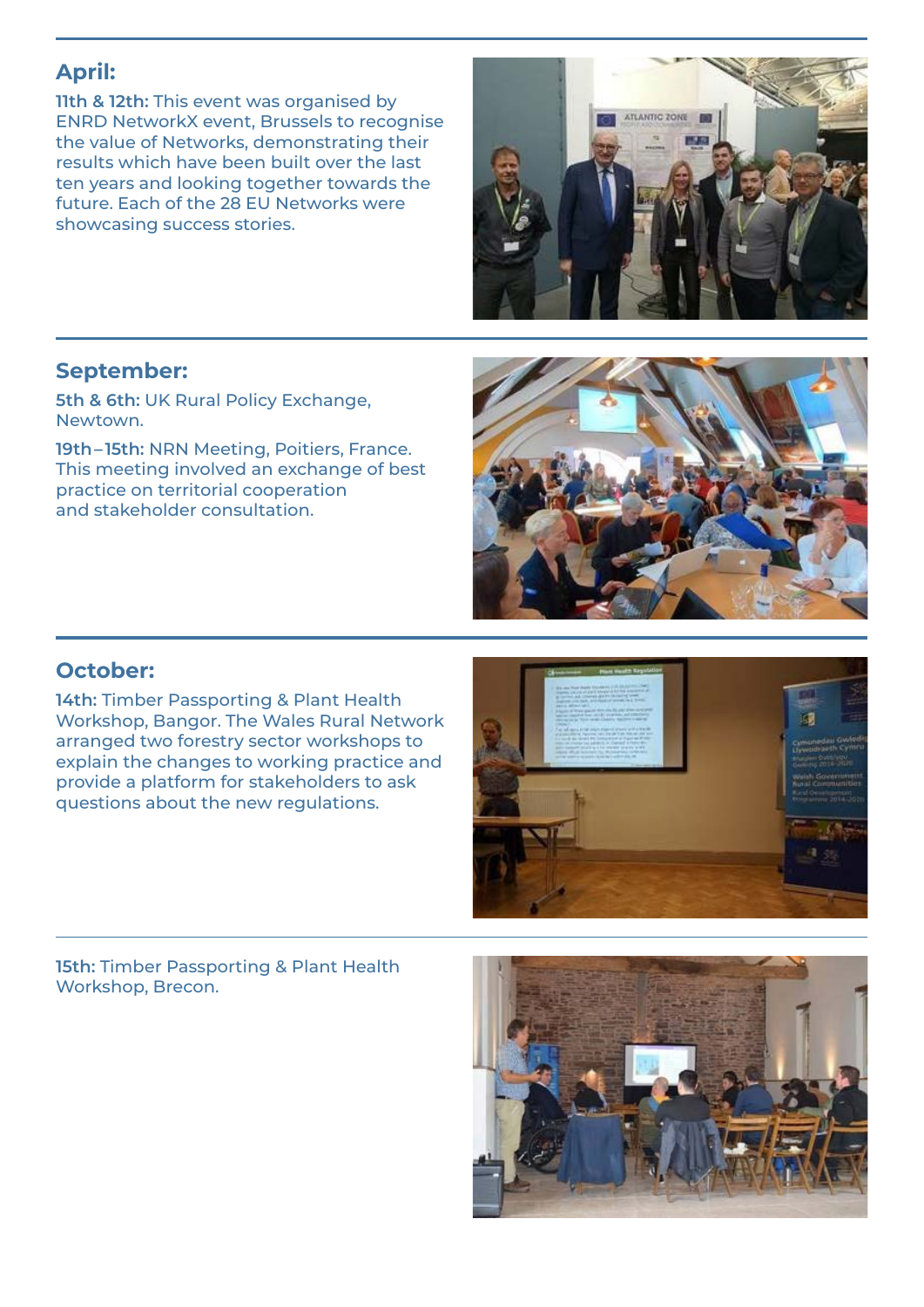#### **17th:** Programme Monitoring Committee Study Visits- Taff Bargoed, Bronllys Wellbeing Park & Hay Castle.



## **November:**

**11th:** Cywain Supply Chain Workshop, Newtown.

**14th:** Pembrokeshire Funding Fayre – WRN Representation and promotion

**15th:** Women in Entrepreneurship Workshop, Builth Wells

**18th & 19th:** UK NRN Event, Llangollen

**20th & 21st:** Smart Villages Scotland. A representative from the WRN attended this 2 day event in Scotland. The event comprised presentations and discussions on how digital innovation has the potential to solve many major challenges facing Rural communities. A study visit took place on the second day.

NJ69 UK Se where **250 25** 

**In addition to these, the WRN have attended South West Wales Local Action Group (LAG) meetings every quarter, and South East Wales LAG meetings every 6 months.**

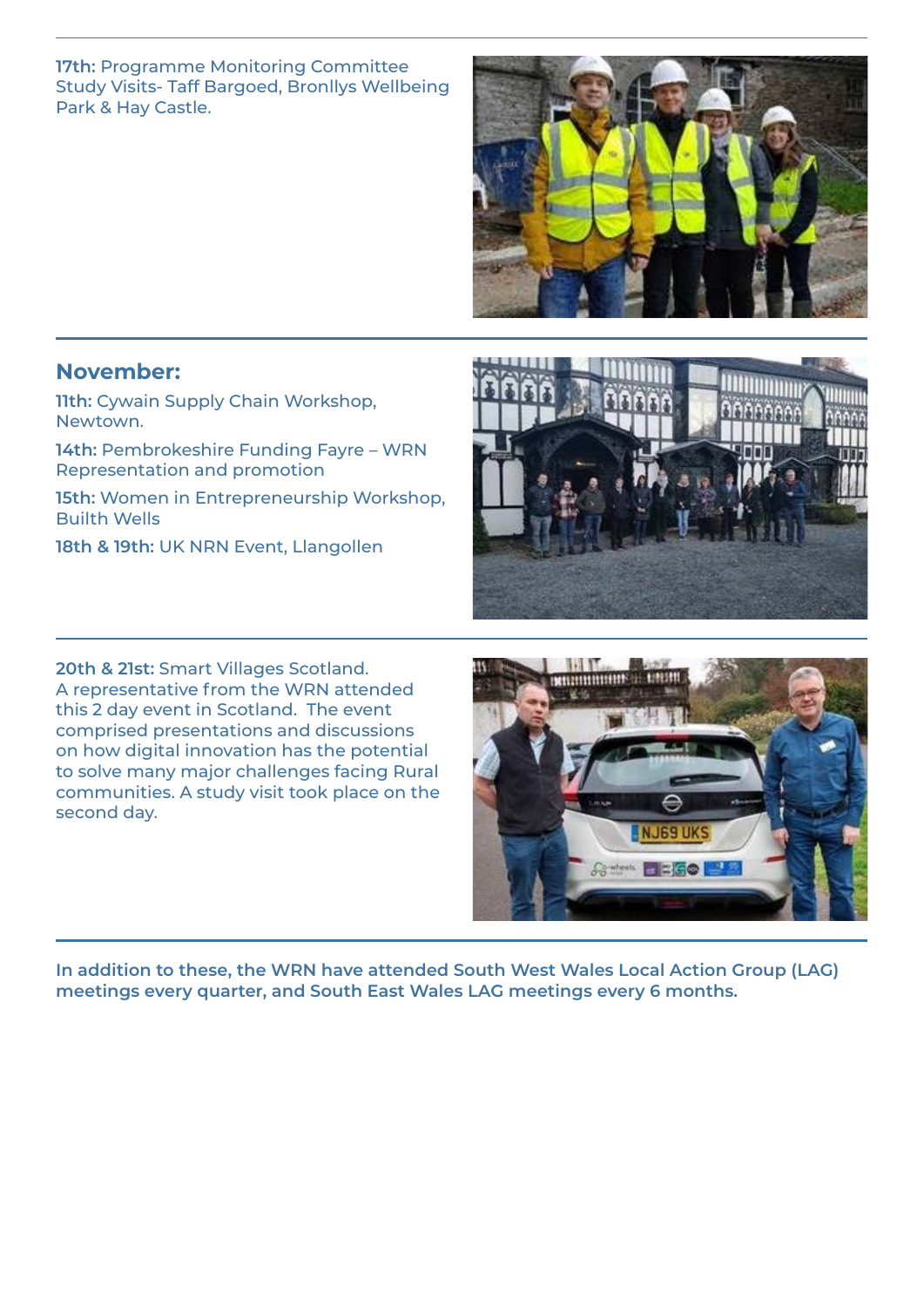# **[2019: Focus On Innovation](https://businesswales.gov.wales/walesruralnetwork/innovation)**

**A key theme underpinning Rural Development Programme funded projects is Innovation. This year has seen further developments in projects promoting innovation, and utilising solutions offered by digital technologies. Some examples of projects funding these type of activities are as follows:**

## **[Edeyrnion Community Car Club](https://businesswales.gov.wales/walesruralnetwork/local-action-groups-and-projects/projects/edeyrnion-community-car-club/
)**

This project will pilot the development of a car club and the leasing of an electric vehicle and installation of vehicle charging points to enable the vehicle to be charged at a variety of community locations in the Edeyrnion area. The Edeyrnion Community Car Club project was officially launched on 23rd November by Ken Skates, Cabinet Secretary for the Economy and Transport, and Susan Allen MP. The launch was very well attended and there has been significant press interest, with BBC Wales, BBC Radio Wales and S4C covering the development of the electric car club. It has also generated interest in other areas of Wales, and we are providing follow up support in Ceredigion, Powys and Gwynedd. Booking software has been developed to facilitate the booking of the car. The project is up and running and 'Neli' the electric car can be seen driving around Rural Denbighshire.



# **[E-bike Charging Network](https://businesswales.gov.wales/walesruralnetwork/local-action-groups-and-projects/projects/e-bike-charging-network)**

The Rural charging point's project is an innovative plan aimed at developing opportunities in the great outdoors. With the growing demand for cycling and the ever increasing presence of e-bikes in the area Conwy can benefit from developing both mobile and permanent charging points within the rural areas.

Project activities will include:

- Installation of permanent charging points.
- Mobile charging point to further develop interest and support events that encourage both cycling and this project.
- Increase in visitors to the areas where points are installed.

# **[Gwynedd Data](https://businesswales.gov.wales/walesruralnetwork/local-action-groups-and-projects/projects/gwynedd-data)**

This project will demonstrate:

- **1.** Data can be collected via community digital infrastucture e.g. community wifi, TVWS
- **2.** Communities can use data collected via digital infrastucture to share information with stakeholders, customers and other groups.

Gwynedd Council are in the process of installing community wifi in 10 communities which will provide the public with access to free wifi. These will be in addition to communities that have already installed the technology e.g. Caernarfon and Aberdaron.